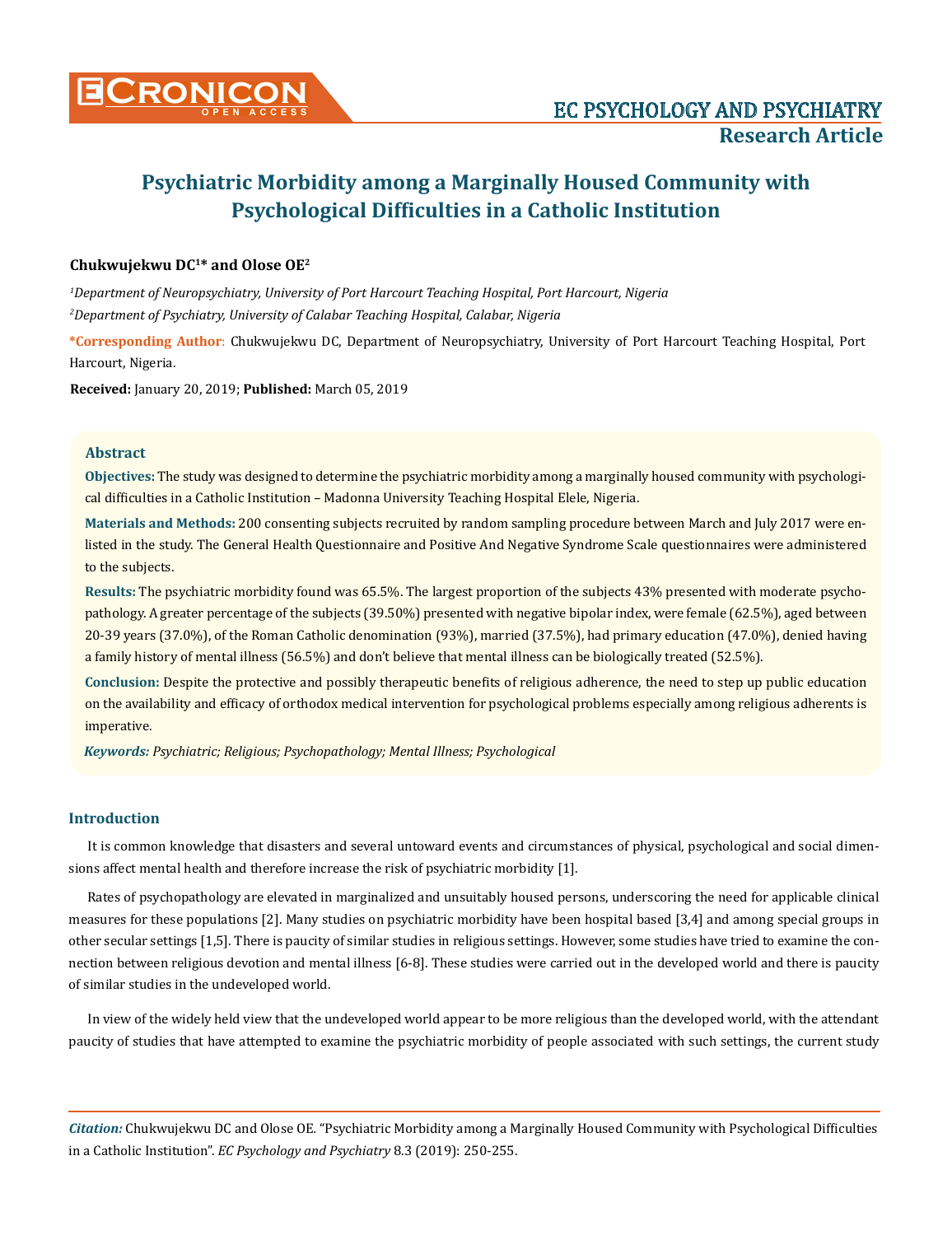251

becomes imperative. The aim of the study is to assess the psychiatric morbidity among a marginally housed community with psychological difficulties in a catholic institution - Madonna University Teaching Hospital, Elele which is domiciled in southern Nigeria. The result will help elucidate the importance of orthodox psychiatric intervention for many worshippers who may be ignorant about the available medical solution to their psychological difficulties.

#### **Methodology**

#### **Study Location**

The study was conducted at the Madonna University Teaching Hospital, Elele, Rivers state, Nigeria.

#### **Study design**

This is a prospective cross-sectional study. Two hundred randomly selected subjects from the Madonna university community living in the make-shift houses provided for them by the authorities were assessed. A General Health Questionnaire (GHQ), Positive and Negative Syndrome Scale (PANSS) questionnaire and a socio-demographic questionnaire were administered to each participant by some selected 500 level medical students selected who were trained to administer the instruments.

The General Health Questionnaire (GHQ-12) was developed by Goldberg for the screening of psychiatric morbidity in clinical studies [9]. It has been validated for use in our environment and a cutoff point of 3 is considered adequate [9].

The Positive and Negative Syndrome Scale (PANSS) published by Stanley Kay., *et al.* in 1987, is a medical scale used for measuring symptom severity of schizophrenic patients [10]. It has been widely used in other studies, not only on schizophrenic patients [2].

Of the 30 items included in the PANSS, 7 constitute a positive scale, 7, a negative scale and remaining 16, a General Psychopathology Scale. The scores for these scales are arrived by summation of ratings across components items. The bipolar index was derived by subtracting the negative score from the positive score. It is essentially a difference score reflecting the degree of predominance of one syndrome in relation to the other.

Ethical approval was obtained from the institution and informed consent from the subjects before the instruments were administered.

#### **Data analysis**

Data analysis was done using the SPSS (16<sup>th</sup> version). Frequency distribution tables were used to display the various clinical and socio demographic variables. Chi-square test was used to assess association of the variables and the development of psychopathology.

#### **Results**

Out of two hundred subjects who took part in the study, one hundred and thirty one (131) had GHQ score of at least 3; thus translating to a psychiatric morbidity of 65.5%. Based on the PANSS scores, the largest chunk of the cohort 86 (43.0%) presented with moderate psychopathology, followed by 53 (26.5%) who presented with severe psychopathology. The Bipolar index analysis showed that a greater percentage of the subjects (39.5%) presented with negative symptoms more than positive symptoms (33.5%). A greater percentage of the subjects were female (62.5%), aged between 20 - 39 years (37.0%), Roman Catholics (93%), married (37.5%), unemployed (23.0%), had primary education (47.0%). Similarly, a large chunk of the cohort (56.5%) denied having a family history of mental illness and (52.5%) don't believe that mental illness can be biologically treated.

However, there is no significant association between most of the socio-demographic variables and developing psychopathology except for belonging to the Roman catholic denomination ( $X^2$  = 5.385, df = 3 p = 0.046).

*Citation:* Chukwujekwu DC and Olose OE*.* "Psychiatric Morbidity among a Marginally Housed Community with Psychological Difficulties in a Catholic Institution". *EC Psychology and Psychiatry* 8.3 (2019): 250-255.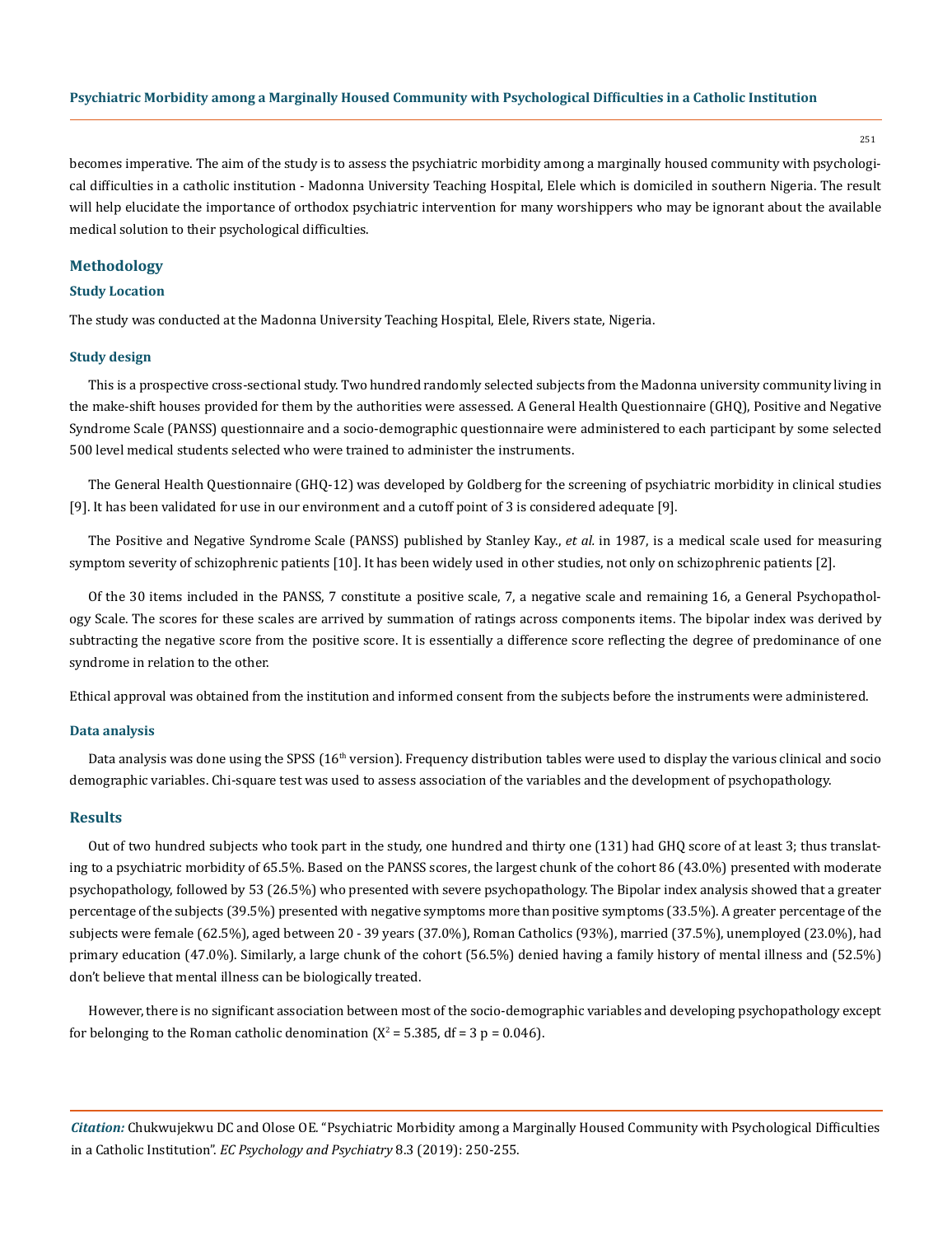252

| <b>GHQ Score</b>                                                                | Frequency        | $\%$          |
|---------------------------------------------------------------------------------|------------------|---------------|
| $\geq 3$                                                                        | 131              | 65.5          |
| $\leq$ 3                                                                        | 69               | 34.5          |
| <b>PANSS Score</b>                                                              | <b>Frequency</b> | $\%$          |
| Nill Psychopathology                                                            | 22               | 11.0          |
| Mild (31 - 85)                                                                  | 39               | 19.5          |
| Moderate (86 - 141)                                                             | 86               | 43.0          |
| Severe (142 - 196)                                                              | 53               | 26.5          |
| <b>Bipolar Index</b>                                                            | Frequency        | $\%$          |
| Negative index                                                                  | 79               | 39.5          |
| Positive index                                                                  | 67               | 33.5          |
| Zero index                                                                      | 54               | 27.0          |
| Gender                                                                          | Frequency        | $\%$          |
| Male                                                                            | 75               | 37.5          |
| Female                                                                          | 125              | 62.5          |
| $X^2$ = 0.001, df = 1, p = 0.961                                                |                  |               |
| Age (years)                                                                     | Frequency        | $\%$          |
| $0 - 19$                                                                        | 49               | 24.5          |
| $20 - 39$                                                                       | 74               | 37.0          |
| $40 - 59$                                                                       | 53               | 26.5          |
| 60 and above                                                                    | 24               | 12.0          |
| $X^2$ = 9.281, df = 6, p = 0.647                                                |                  |               |
| <b>Christian Denomination</b>                                                   | Frequency        | $\frac{0}{0}$ |
| Roman Catholics                                                                 | 186              | 93            |
| Orthodox Protestants                                                            | 7                | 3.5           |
| Others                                                                          | 7                | 3.5           |
| $X^2$ = 5.385, df = 3, p = 0.046*                                               |                  |               |
| <b>Marital Status</b>                                                           | Frequency        | $\%$          |
| Single                                                                          | 67               | 33.5          |
| Married                                                                         | 75               | 37.5          |
| Divorced/Separated/                                                             | 58               | 29.0          |
| Widowed                                                                         |                  |               |
| $X^2$ = 0.537, df = 2, p = 0.764                                                |                  |               |
| Employment                                                                      | Frequency        | %             |
| None                                                                            | 87               | 43.5          |
| Farmer                                                                          | 46               | 23.0          |
| Semi-skilled                                                                    | 33               | 16.5          |
| Skilled/Trader                                                                  | 24               | 12.0          |
| Professional                                                                    | 10               | 5.0           |
| $X^2$ = 4.786, df = 3 p = 0.188                                                 |                  |               |
| <b>Education</b>                                                                | Frequency        | %             |
| None                                                                            | 41               | 20.5          |
| Primary                                                                         | 95               | 47.0          |
| Secondary                                                                       | 61               | 30.5          |
| Tertiary                                                                        | 3                | 1.5           |
| $X^2$ = 6.494, df = 3, p = 0.091                                                |                  |               |
| <b>Family History of Mental</b><br><b>Illness</b>                               | Frequency        | $\frac{0}{0}$ |
| Yes                                                                             | 87               | 43.5          |
| No                                                                              | 113              | 56.5          |
| <b>Belief in the Biological</b><br><b>Treatment of Mental</b><br><b>Illness</b> | Frequency        | $\%$          |

*Table: Frequencies of the various clinical and socio-demographic variables N = 200. ⃰ = Significant.*

*Citation:* Chukwujekwu DC and Olose OE*.* "Psychiatric Morbidity among a Marginally Housed Community with Psychological Difficulties in a Catholic Institution". *EC Psychology and Psychiatry* 8.3 (2019): 250-255.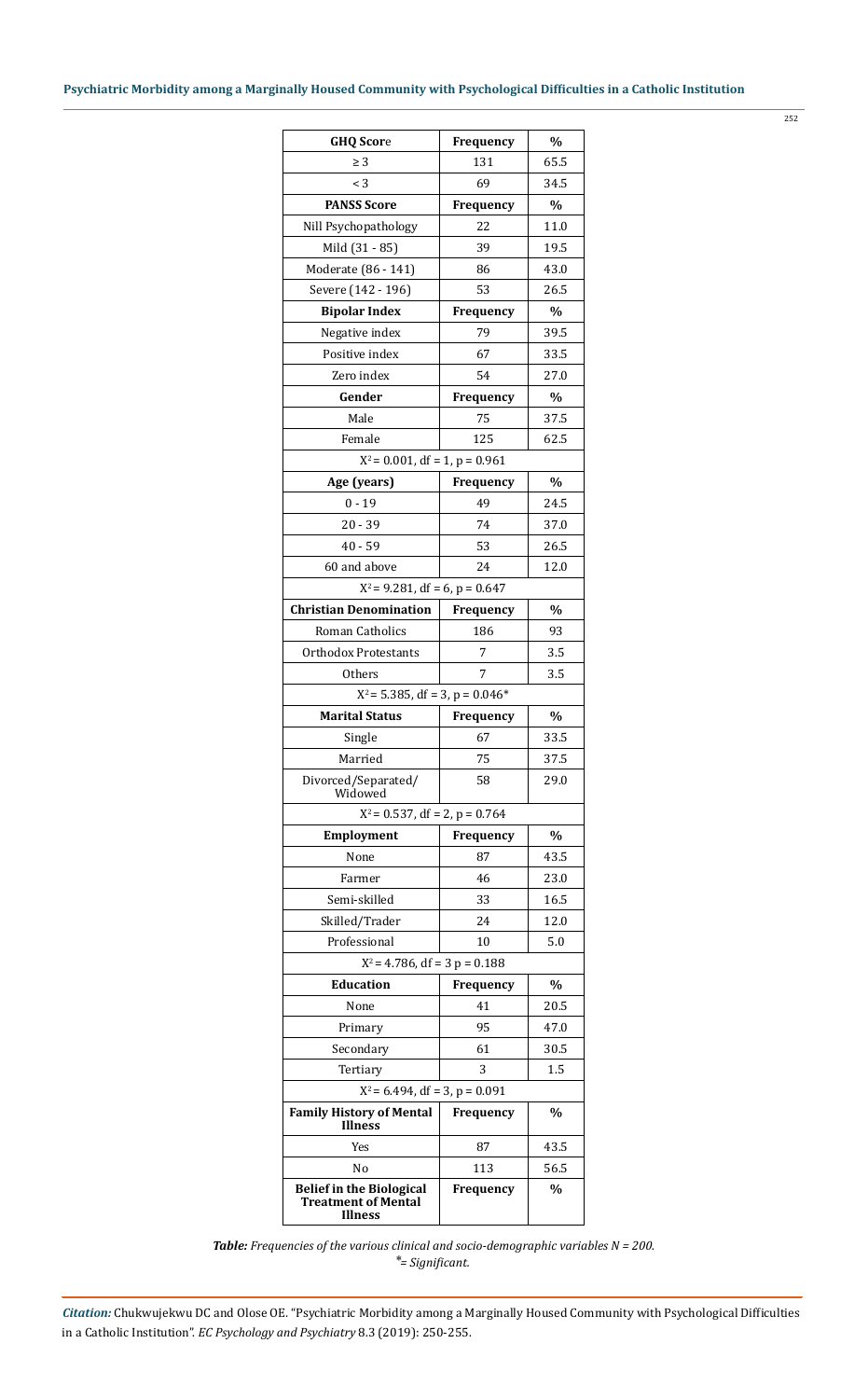#### **Discussion**

In this study, the prevalence of psychiatric morbidity is 65.5%. It is higher than the reports of some earlier researchers in which prevalence rates of between 45 - 60% have been reported in studies carried out in non-hospital settings [11-14]. A study by Aghahowe., *et al.* among convicted inmates in a Nigerian community, a kind of institutionalized setting yielded a psychiatric morbidity of 80% [15]. Nevertheless, there is paucity of data on psychiatric morbidity in religious settings. Most of the studies on psychiatric morbidity have been carried out in hospital settings and varying rates in the range of 10 - 65% were reported [16-19].

The study showed that the greater percentage of the subjects (43%) presented with moderate psychopathology; followed by severe psychopathology (26.5%) and then mild psychopathology (19.5%). The subjects in this study were housed in make shift houses which are by all standards far from comfortable or ideal. Apart from being overpopulated, personal privacy, the quietness, serenity and ambiance that should characterize an adequate accommodation is lacking. The noxious physical and psychological sequale of institutionalization and living outside a family are well documented [20,21].Therefore the high rate of psychiatric morbidity, most of which are moderate to severe is not surprising. Furthermore, most of these subjects are people who came to seek for a spiritual solution to the plethora of problems both physical and psychological plaguing them. This is further exemplified by the fact that the greatest proportion of the subjects presented with negative bipolar index (39.5%) compared to 33.5% that resented with positive bipolar index. This indicates a preponderance of negative symptoms of social withdrawal, apathy, anhedonia etc. in the subjects.

The largest percentage of the subjects were female (62.5%) and belonged to the age group 20-39 (37%). This is in consonance with studies done by Armiyau., *et al* [11,14]. Similarly, Roman Catholics (93%), the married (37.5%), the unemployed (43.5%) and those with primary education (47.0%) make up the largest proportions of the cohort.

The prevalence of mental illness in the young compared with the elderly in this study is similar to reports published elsewhere [13]. The young are energetic and are always on the move in search of how best to solve their problems, hence their predominance in the study population. The current harsh economic realities with associated high unemployment rates in the nation is mirrored by the elevated unemployment rate among the subjects. This is in keeping with reports by other researchers [22]. Furthermore, Bebbington., *et al.* reported a greater prevalence rate among women compared to men [23]. This is in keeping with our finding.

It is not surprising that the Roman Catholics constituted the largest percentage (93%) of the study cohort. The study was carried out in a Catholic institution. This explains the statistical association between psychiatric morbidity and being of the Roman Catholic faith.

A greater percentage of the subjects (47.0%) has only a primary education. This is similar to results reported in other studies which reported low educational achievement as being associated with the development of psychopathology [11]. Apart from denominational affiliations there was no other socio-demographic variable that was significantly associated with the development of psychopathology.

It is also worth nothing that only 43.5% of the subjects reported a family history of mental illness. It is possible that many more people may have denied their family history of mental illness because of stigma or because of their lack of understanding of all the range of abnormal behavior that is officially regarded as symptoms and signs of mental illness. However, it is most worrisome that 52.5% don't believe that mental disorders can be treated biologically and 19% are not sure if biological treatments of mental disorders are effective. This reflects the level of ignorance about mental illnesses and their remedies in our environment. The twin factors of ignorance and superstitious cultural beliefs that deny the biological causes of mental illness is further highlighted by this study and is a real challenge in our society. These factors represent the grand origin of stigma and discrimination against the mentally ill and contribute significantly to the reluctance by sufferers to seek medical solution to their mental health challenge [24-26]. The mentally ill face many challenges in adapting to life in a society that doesn't understand them and oftentimes, the effects of the stigma that they face are overwhelming [25].

#### **Conclusion**

Studies have shown that people who have no religious framework are vulnerable to developing mental disorders [27] and those at the risk of mental illness may experience protection from strong cultural or religions identity [28]. Conversely, morbidity is significantly more

*Citation:* Chukwujekwu DC and Olose OE*.* "Psychiatric Morbidity among a Marginally Housed Community with Psychological Difficulties in a Catholic Institution". *EC Psychology and Psychiatry* 8.3 (2019): 250-255.

253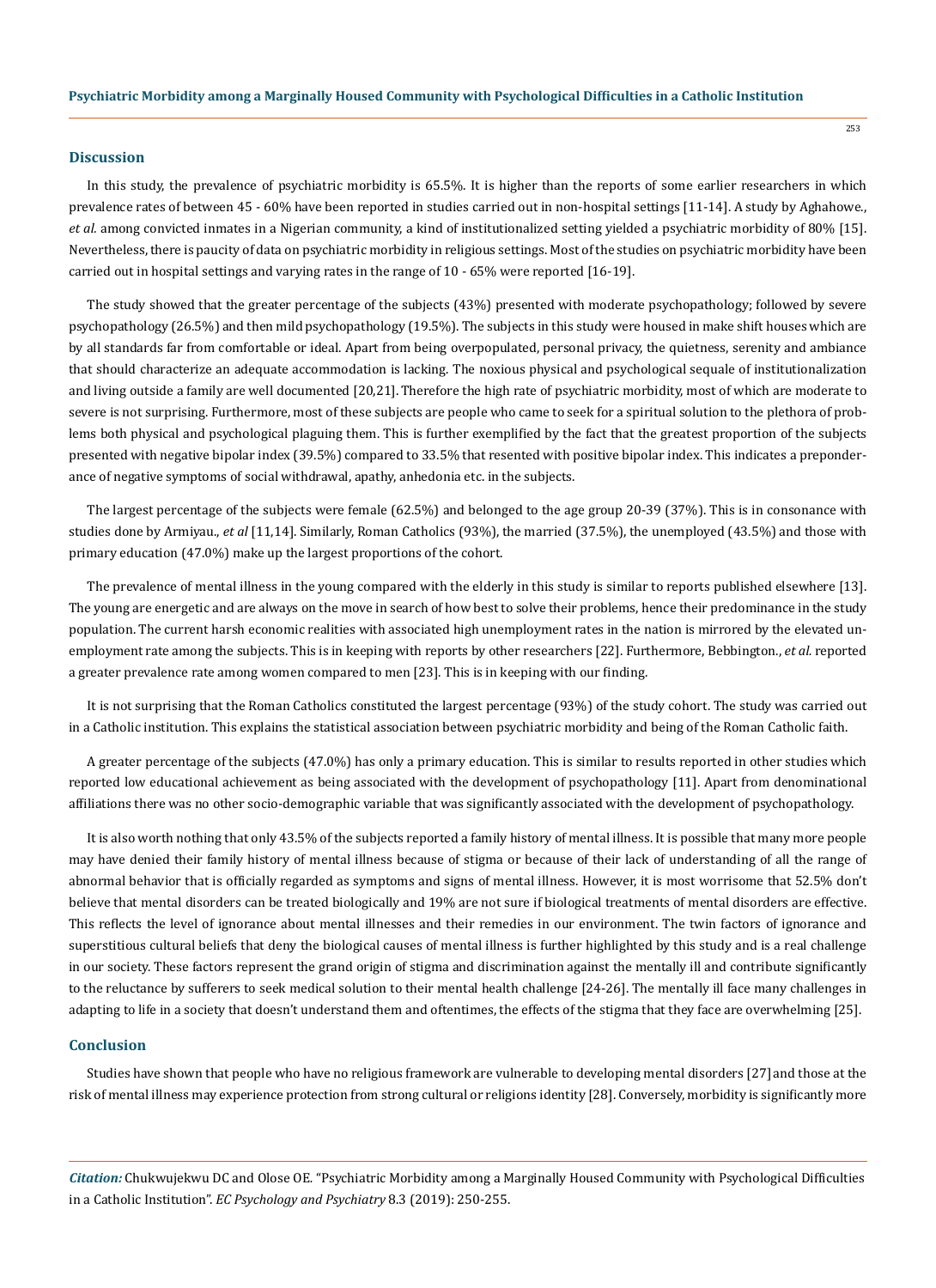likely to engender the use of religion as a remedy [29]. Nevertheless, "psychological mediation of a religion-mental health link is plausible and consistent with research on correlates and determinants of health and healing" [30]. This is because commitment to a religious belief system may be beneficial to health by promoting healthy behavior conducive to wellness, facilitates receipt of tangible and emotional support and may promote positive emotions of gratitude, humility and forgiveness which may be of preventive or therapeutic benefit [27].

Nevertheless, the need to step up advocacy towards religious adherents to encourage them to also explore the orthodox solutions to their medical and psychological problems is imperative. A move towards an eclectic approach for the management of psychological problems in our environment is advocated.

### **Limitation**

The data was collected with the aid of some trained 500 level medical students. Therefore some error in collection of data is not unlikely.

## **Bibliography**

- 1. Chantelle JG., *et al*[. "The Positive and Negative Syndrome Scale \(PANSS\). A three factor model of Psychopathology in marginally](https://www.ncbi.nlm.nih.gov/pubmed/26999280) [housed persons with substance dependence and psychiatric illness".](https://www.ncbi.nlm.nih.gov/pubmed/26999280) *PLoS One* 11.3 (2016): e0151648.
- 2. [Credland S. "Sick and Tired: The impact of temporary accommodation on the health of homeless families". Shelter \(2004\).](http://england.shelter.org.uk_data/assets/pdf_file/0009/48465/Research_report_sick_and_Tired_Dec_2004.pdf)
- 3. Davydow DS., *et al*[. "Psychiatric Morbidity in Survivors of the Acute Respiratory Distress Syndrome: A systematic Review".](https://www.ncbi.nlm.nih.gov/pubmed/18434495) *Psychosomatic Medicine* [70.4 \(2008\): 512-519.](https://www.ncbi.nlm.nih.gov/pubmed/18434495)
- 4. Minagawa H., *et al*[. "Psychiatric Morbidity in terminally ill cancer patients: A prospective Study".](https://www.ncbi.nlm.nih.gov/pubmed/8780554) *Cancer* 78.5 (1996): 1131-1137.
- 5. [Nivert Z and Jehan I. "Psychiatric Morbidity among third year medical students at the Ain Shams University, Cairo, Egypt".](https://journals.lww.com/mecpsychiatry/Fulltext/2011/01000/Psychiatric_morbidity_among_third_year_medical.9.aspx) *Middle East [Current Psychiatry](https://journals.lww.com/mecpsychiatry/Fulltext/2011/01000/Psychiatric_morbidity_among_third_year_medical.9.aspx)* 18.1 (2011): 51-56.
- 6. [Suzuki Y. "Psychiatric Morbidity after a major yet transient disaster".](https://www.ncbi.nlm.nih.gov/pubmed/26236005) *Lancet Psychiatry* 2.9 (2015): 770-771.
- 7. Assarian F., *et al*[. "A epidemiological study of Obsessive compulsive disorder among high school students and its relationship with](https://www.ncbi.nlm.nih.gov/pubmed/16649349) religious attitudes". *[Archives of Iranian Medicine](https://www.ncbi.nlm.nih.gov/pubmed/16649349)* 9.2 (2006): 104-107.
- 8. [Koenig HG. "Religion, spirituality and psychotic disorders".](http://www.scielo.br/scielo.php?pid=s0101-60832007000700013&script=sci_arttext&tlng=en) *Revista de Psiquiatria Clinica* 34.1 (2007).
- 9. Adewuya OA., *et al*[. "Prevalence of Major depressive disorders and a validation of Beck Depression Inventory among Nigerian adoles](https://psycnet.apa.org/record/2007-13379-001)cents". *[European Child and Adolescents Psychiatry](https://psycnet.apa.org/record/2007-13379-001)* 16.5 (2007): 287-292.
- 10. Mark V., *et al*[. "The five factor model of the positive and Negative syndrome scale I: Confirmatory factor analysis fails to confirm 25](https://www.ncbi.nlm.nih.gov/pubmed/16730430) [unpublished five-factor solutions".](https://www.ncbi.nlm.nih.gov/pubmed/16730430) *Schizophrenia Research* 85.1-3 (2006): 273-279.
- 11. Armiya'u A., *et al*[. "Prevalence of psychiatric morbidity among in mates in Jos maximum security prison".](https://file.scirp.org/pdf/OJPsych_2013012914212934.pdf) *Open Journal of Psychiatry* [3 \(2013\): 12-17.](https://file.scirp.org/pdf/OJPsych_2013012914212934.pdf)
- 12. Davou FJ., *et al*[. "Psychiatric morbidity among victims of violent ethno-religious conflicts in Barkin Ladi, North Central Nigeria, five](https://www.researchgate.net/publication/326209334_Psychiatric_morbidity_among_victims_of_violent_ethno-religious_conflicts_in_Barkin-Ladi_North_Central_Nigeria_Five_years_After_prevalence_and_sociodemographic_correlates) years after prevalence and socio-demographic correlates". *[Psychology and Psychological Research International Journal](https://www.researchgate.net/publication/326209334_Psychiatric_morbidity_among_victims_of_violent_ethno-religious_conflicts_in_Barkin-Ladi_North_Central_Nigeria_Five_years_After_prevalence_and_sociodemographic_correlates)* 3.5 (2018): [000168.](https://www.researchgate.net/publication/326209334_Psychiatric_morbidity_among_victims_of_violent_ethno-religious_conflicts_in_Barkin-Ladi_North_Central_Nigeria_Five_years_After_prevalence_and_sociodemographic_correlates)
- 13. Kwobah E., *et al*[. "Prevalence of psychiatric morbidity in a community sample in Western Kenya".](https://www.ncbi.nlm.nih.gov/pmc/articles/PMC5242046/) *BMC Psychiatry* 17 (2017): 30.
- 14. Yunusa M., *et al*[. "Socio-demographic characteristics, Oath taking and psychiatric morbidity among rescued female victims of human](https://www.ajol.info/index.php/njpsyc/article/view/79835)  trafficking in Sokoto Nigeria". *[Nigerian Journal of Psychiatry](https://www.ajol.info/index.php/njpsyc/article/view/79835)* 9.3 (2001): 25-30.

*Citation:* Chukwujekwu DC and Olose OE*.* "Psychiatric Morbidity among a Marginally Housed Community with Psychological Difficulties in a Catholic Institution". *EC Psychology and Psychiatry* 8.3 (2019): 250-255.

254